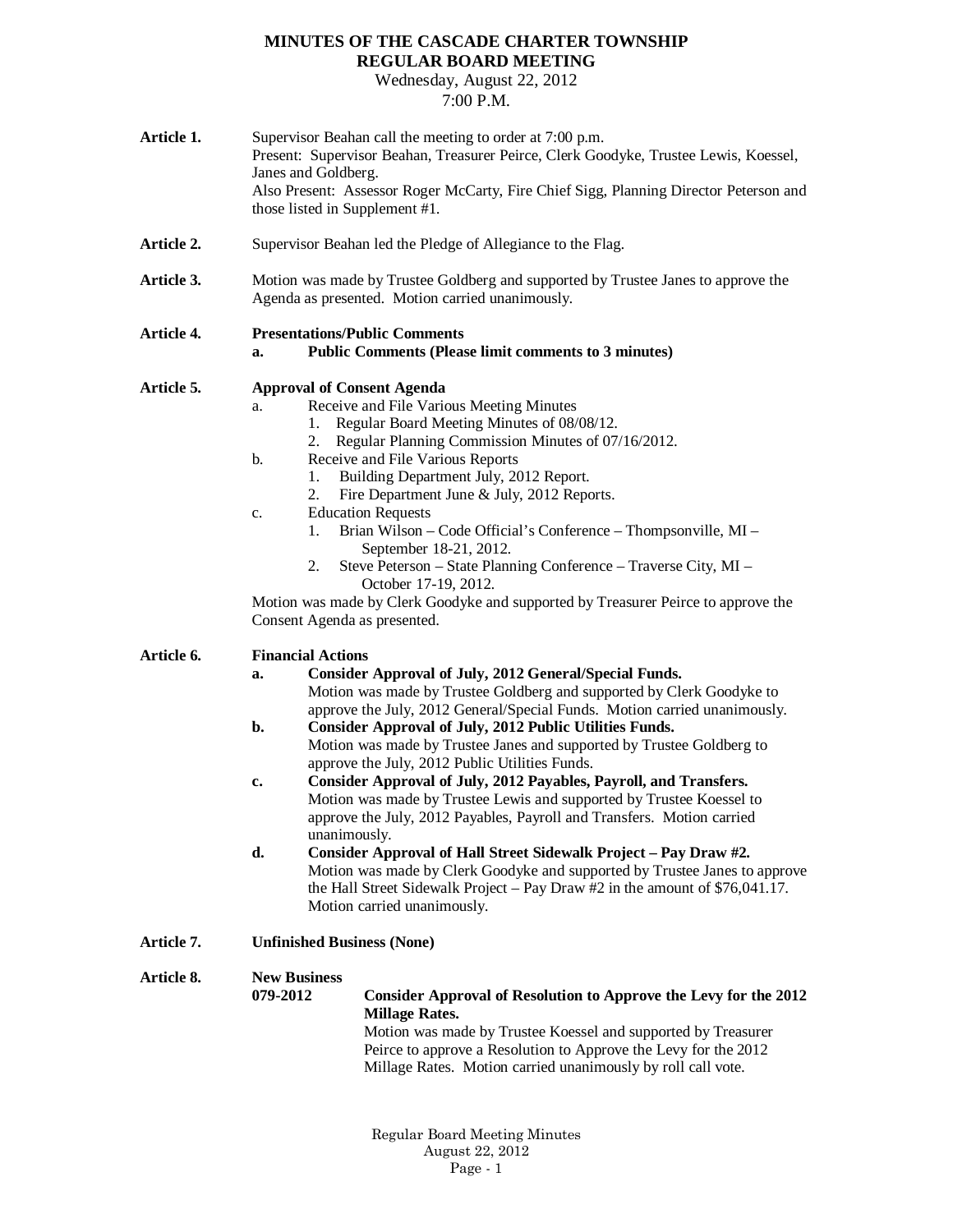|             | 080-2012                                                                                                                                                                                                                                                                                                                                                                            | <b>Consider Approval of Type II Special Use Permit - Bigby Coffee</b><br>Drive-thru.<br>Planning Director Peterson stated the Planning Commission has<br>recommended approve of the Permit that would allow Bigby Coffee to<br>have a drive thru at 2700 Kraft Ave. Motion was made by Trustee<br>Lewis and supported by Trustee Koessel to approve the Type II Special<br>Use Permit - Bigby Coffee Drive-thru. Motion carried unanimously.          |  |
|-------------|-------------------------------------------------------------------------------------------------------------------------------------------------------------------------------------------------------------------------------------------------------------------------------------------------------------------------------------------------------------------------------------|-------------------------------------------------------------------------------------------------------------------------------------------------------------------------------------------------------------------------------------------------------------------------------------------------------------------------------------------------------------------------------------------------------------------------------------------------------|--|
|             | 081-2012                                                                                                                                                                                                                                                                                                                                                                            | <b>Consider Approval of Proposed Mountain Bike Race.</b><br>Planning Director Peterson reviewed the request to h old a Mountain<br>Bike Race at the Township Recreation Park on October 21, 2012.<br>Motion was made by Clerk Goodyke and supported by Treasurer Peirce<br>to approve the Mountain Bike Race at the Township Recreation Park.<br>Motion carried unanimously.                                                                          |  |
|             | 082-2012                                                                                                                                                                                                                                                                                                                                                                            | <b>Consider Approval of Proposed Closest Unit Medical Response</b><br><b>Unit Procedure.</b><br>Chief Sigg stated that the item didn't need to be approved; it was more<br>of an informational item. Chief Sigg reviewed the procedure with the<br>Board. Motion was made by Trustee Goldberg and supported by<br>Trustee Koessel to approve the proposed Closest Unit Medical<br>Response Unit Procedure. Motion carried unanimously.                |  |
|             | 083-2012                                                                                                                                                                                                                                                                                                                                                                            | <b>Consider Approval of Library Parking Lot Renovations.</b><br>Planning Director Peterson reviewed the quote for the re-building of<br>the parking lot. The quote received was for \$121,000 about \$10,000<br>less than the engineers estimate. Motion was made by Trustee Koessel<br>and supported by Trustee Lewis to approve the Library Parking Lot<br>Renovations in the amount of \$121,913.00 to A-1 Asphalt. Motion<br>carried unanimously. |  |
|             | 084-2012                                                                                                                                                                                                                                                                                                                                                                            | <b>Consider Approval of Proposed Placement of a New Sculpture in</b><br><b>Tassell Park.</b><br>Motion was made by Trustee Goldberg and supported by Clerk<br>Goodyke to approve the placement of a new sculpture in Tassell Park.<br>Motion carried unanimously.                                                                                                                                                                                     |  |
|             | 085-2012                                                                                                                                                                                                                                                                                                                                                                            | <b>Consider Approval of Resolution for Prisoner of War/Missing in</b><br><b>Action Recognition Day.</b> (roll call)<br>Motion was made by Trustee Koessel and supported by Treasurer<br>Peirce to approve the Resolution for Prisoner of War/Missing in Action<br>Recognition Day. Motion carried unanimously by roll call vote.                                                                                                                      |  |
|             | 086-2012                                                                                                                                                                                                                                                                                                                                                                            | <b>Consider Approval of Outdoor Gathering Application for AK</b><br>Rikks, 6303 28 <sup>th</sup> Street.<br>Clerk Goodyke reviewed the Outdoor Gathering Application with the<br>Board. Motion was made by Trustee Goldberg and supported by<br>Trustee Janes to approve the Outdoor Gathering Application for AK<br>Rikks, 6303 28th Street for September 6, 2012. Motion carried<br>unanimously.                                                    |  |
| Article 9.  |                                                                                                                                                                                                                                                                                                                                                                                     | Public Comments on any other matters. (limit comments to 3 minutes)                                                                                                                                                                                                                                                                                                                                                                                   |  |
| Article 10. | <b>Board Member Comments</b><br>Treasurer Peirce offered the following comments:<br>Was browsing the Cascade Township website and discovered the Board's<br>٠<br>picture was absent from the website.<br>Trustee Lewis offered the following comments:<br>Has asked the Historical Society to take up a project to have pictures or some<br>٠<br>recognition of past Board Members. |                                                                                                                                                                                                                                                                                                                                                                                                                                                       |  |
|             |                                                                                                                                                                                                                                                                                                                                                                                     | Regular Board Meeting Minutes                                                                                                                                                                                                                                                                                                                                                                                                                         |  |

August 22, 2012 Page - 2